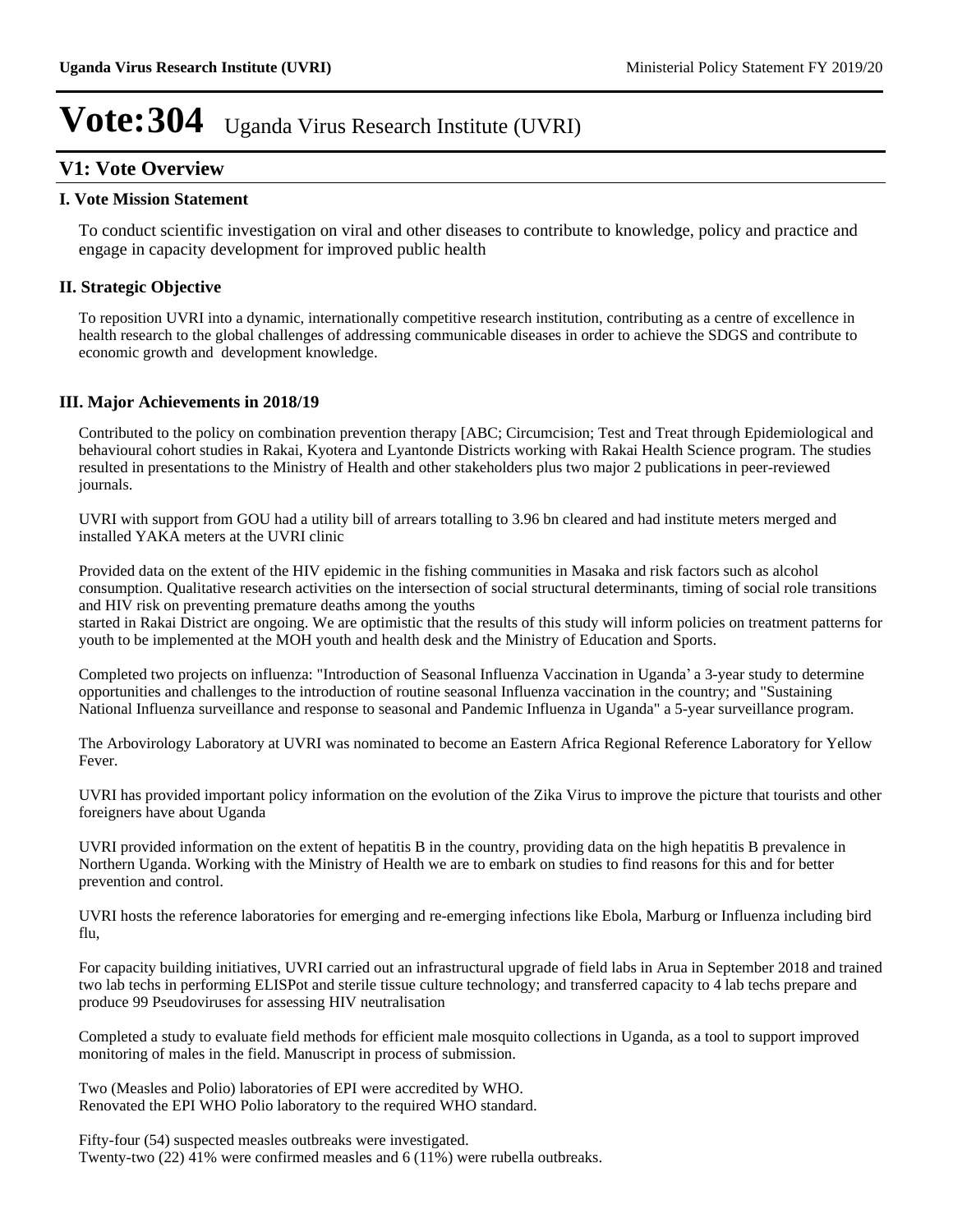A laboratory for environmental Surveillance for poliovirus was established to supplement on Acute Flaccid Paralysis (AFP) surveillance.

Carried out Proficiency testing for CD4, distributed panels to 179 sites and 65% of those who returned panels had satisfactory performance.

Carried out a national hepatitis B virus (HBV) prevalence using samples collected in 2010/11 and national prevalence antibody prevalence was 49.7%, HBsAg prevalence among those infected was 7%

Carried out antenatal clinic (ANC) surveillance for HIV and syphilis and participated in the National HIV indicator survey where the HIV seroprevalence was reported as 6.3% while syphilis seroprevalence was 5.3%.

Investigated 4 suspected plague cases in 3 health facilities. Supported collaborating facilities with service delivery. Mentored Health facility staff on plague management.

Continued to the investigation of an unknown disease outbreak in Logiri sub-county, Arua district and conducted In-door Residual spraying of the homesteads. Investigations confirmed typhoid fever outbreak which was then appropriately managed.

The trial to use Cipro to treat plague in the West Nile region is ongoing. We are optimistic to share the results of this study for policy guidance when the study is finalized

90 health workers trained on plague case management and 60 health workers at Opia health centre and Kuluva hospital trained on acute febrile illness (AFI) study protocol.

Several viruses have been isolated from mosquito species in the areas of Nkokonjeru, Kisubi and Entebbe hospitals and several blood samples showed serological antibodies positivity to a number of viruses; confirming circulation of viruses in these areas. However, we have so far not detected a Zika virus.

Tested 3000 samples for arboviruses and Brucellosis with some samples indicating antibody positivity for several different arboviruses.

Together with the International Atomic Energy Agency (IAEA) and CDC, conducted African Region training on Ebola and Marburg diagnostics. 12countries participated.

Together with African Public Health Laboratories (APHL), conducted African Region training on sample packaging and shipping. 20 countries participated.

Together with APHL and WHO Regional Office, conducted Zika and Yellow fever diagnostics training for participants from 20 countries of Africa.

Refurbished the viral hemorrhagic fever (VHF) labs, new airflow system and decontamination system were installed with funding from CDC Special Pathogens branch in Atlanta

Refurbished the World Bank (WB) extension labs, rewired and reinstalled new water pipes installed new air conditioning system and installed new equipment in the wing with assistance from the Defense Threat Reduction Agency (DTRA)

We started on a new trial to test a long-acting HIV Pre-exposure the prophylactic drug called cabotegravir.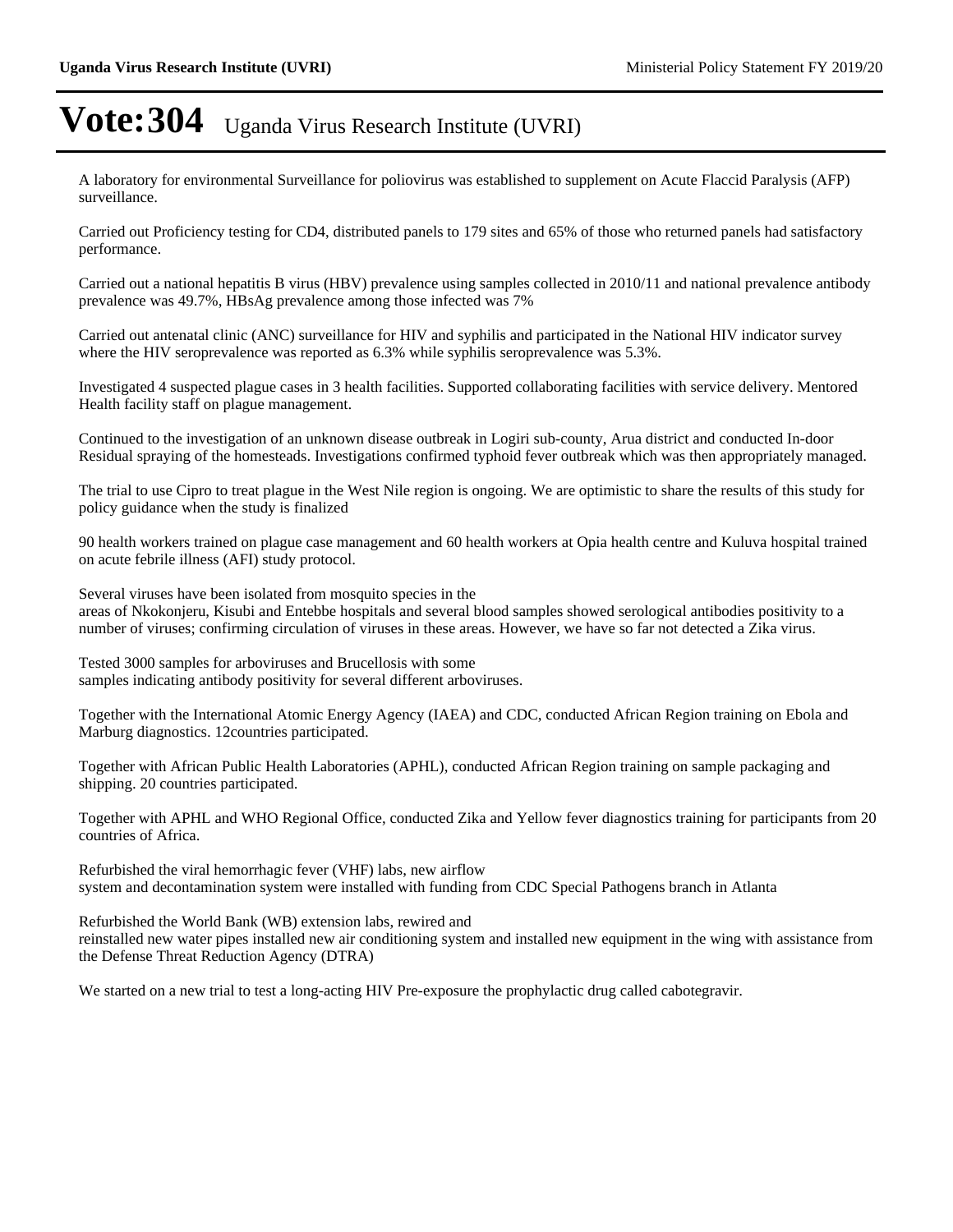## **IV. Medium Term Plans**

Research in viral diseases in relation to NCDs Restructuring and Recruitment to fill critical positions Develop a research support office Seek funding to construct a research science block and a central sample repository. rehabilitate the old buildings and laboratories.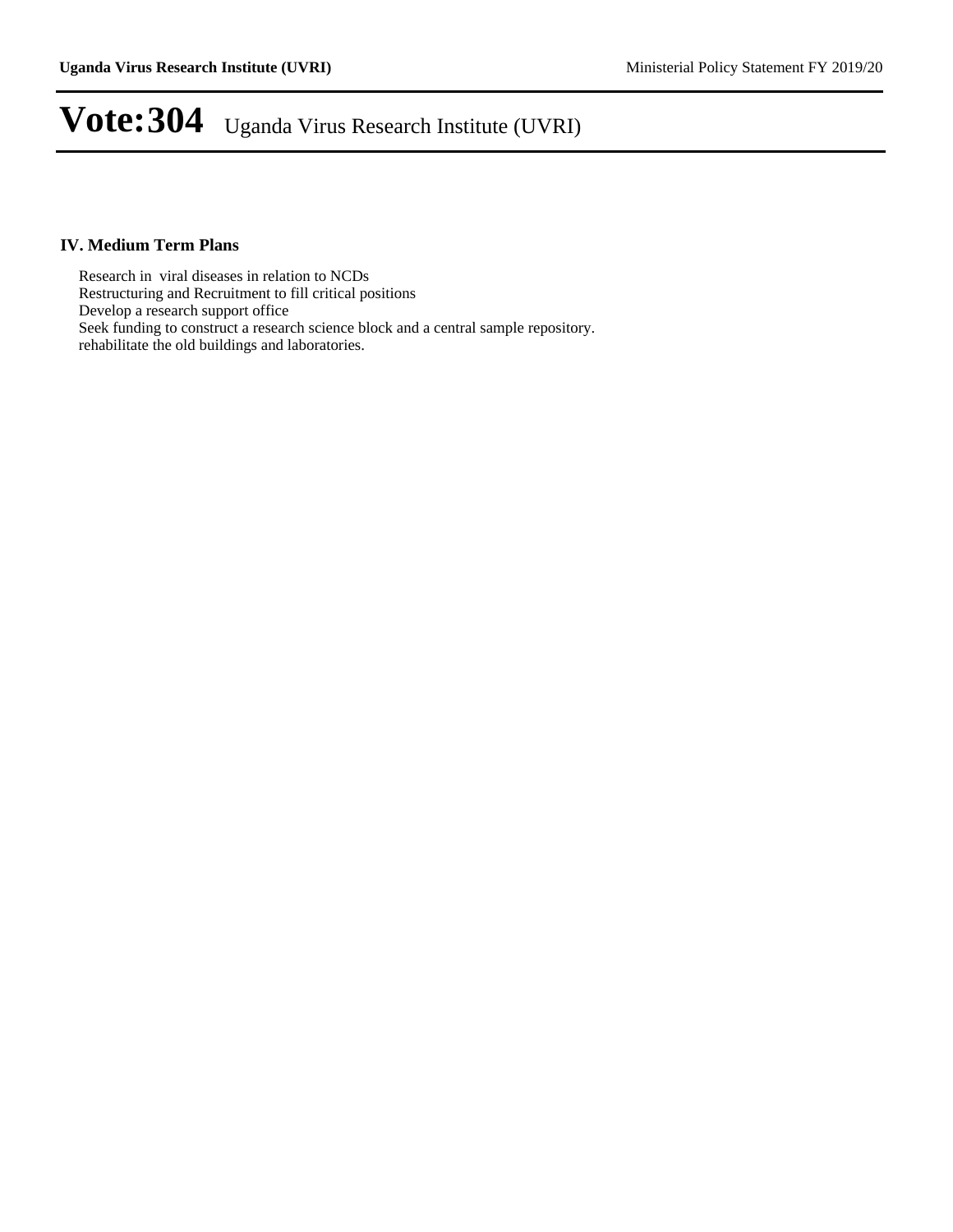# **V. Summary of Past Performance and Medium Term Budget Allocations**

**Table 5.1: Overview of Vote Expenditures (UShs Billion)**

|                  |                                                      | 2018/19            |               |                                           |         |         |         | <b>MTEF Budget Projections</b> |         |
|------------------|------------------------------------------------------|--------------------|---------------|-------------------------------------------|---------|---------|---------|--------------------------------|---------|
|                  |                                                      | 2017/18<br>Outturn | <b>Budget</b> | <b>Approved Expenditure</b><br>by End Dec | 2019/20 | 2020/21 | 2021/22 | 2022/23                        | 2023/24 |
| <b>Recurrent</b> | Wage                                                 | 0.828              | 1.541         | 0.658                                     | 1.541   | 1.618   | 1.699   | 1.784                          | 1.873   |
|                  | Non Wage                                             | 1.743              | 5.176         | 1.494                                     | 5.264   | 6.054   | 7.264   | 8.717                          | 10.461  |
| Devt.            | GoU                                                  | 0.400              | 0.400         | 0.007                                     | 2.450   | 2.940   | 2.940   | 2.940                          | 2.940   |
|                  | Ext. Fin.                                            | 0.000              | 0.000         | 0.000                                     | 0.000   | 0.000   | 0.000   | 0.000                          | 0.000   |
|                  | <b>GoU</b> Total                                     | 2.970              | 7.117         | 2.159                                     | 9.255   | 10.612  | 11.903  | 13.441                         | 15.274  |
|                  | <b>Total GoU+Ext Fin (MTEF)</b>                      | 2.970              | 7.117         | 2.159                                     | 9.255   | 10.612  | 11.903  | 13.441                         | 15.274  |
|                  | <b>Arrears</b>                                       | 3.921              | 0.000         | 0.000                                     | 0.000   | 0.000   | 0.000   | 0.000                          | 0.000   |
|                  | <b>Total Budget</b>                                  | 6.892              | 7.117         | 2.159                                     | 9.255   | 10.612  | 11.903  | 13.441                         | 15.274  |
|                  | <b>A.I.A Total</b>                                   | 0.000              | 0.260         | 0.018                                     | 0.000   | 0.000   | 0.000   | 0.000                          | 0.000   |
|                  | <b>Grand Total</b>                                   | 6.892              | 7.377         | 2.177                                     | 9.255   | 10.612  | 11.903  | 13.441                         | 15.274  |
|                  | <b>Total Vote Budget</b><br><b>Excluding Arrears</b> | 2.970              | 7.377         | 2.177                                     | 9.255   | 10.612  | 11.903  | 13.441                         | 15.274  |

# **VI. Budget By Economic Clasification**

**Table V6.1 2018/19 and 2019/20 Budget Allocations by Item**

|                                           |       | 2018/19 Approved Budget |       |              |       | 2019/20 Draft Estimates |              |
|-------------------------------------------|-------|-------------------------|-------|--------------|-------|-------------------------|--------------|
| Billion Uganda Shillings                  | GoU   | Ext. Fin                | AIA   | <b>Total</b> | GoU   | Ext. Fin                | <b>Total</b> |
| <b>Output Class: Outputs Provided</b>     | 6.717 | 0.000                   | 0.260 | 6.977        | 6.805 | 0.000                   | 6.805        |
| 211 Wages and Salaries                    | 1.799 | 0.000                   | 0.000 | 1.799        | 1.774 | 0.000                   | 1.774        |
| 212 Social Contributions                  | 0.221 | 0.000                   | 0.000 | 0.221        | 0.277 | 0.000                   | 0.277        |
| 213 Other Employee Costs                  | 0.600 | 0.000                   | 0.000 | 0.600        | 0.635 | 0.000                   | 0.635        |
| 221 General Expenses                      | 0.594 | 0.000                   | 0.081 | 0.674        | 0.873 | 0.000                   | 0.873        |
| 222 Communications                        | 0.020 | 0.000                   | 0.000 | 0.020        | 0.070 | 0.000                   | 0.070        |
| 223 Utility and Property Expenses         | 1.105 | 0.000                   | 0.015 | 1.120        | 1.177 | 0.000                   | 1.177        |
| 224 Supplies and Services                 | 0.648 | 0.000                   | 0.100 | 0.748        | 0.752 | 0.000                   | 0.752        |
| 225 Professional Services                 | 0.450 | 0.000                   | 0.000 | 0.450        | 0.000 | 0.000                   | 0.000        |
| 227 Travel and Transport                  | 0.650 | 0.000                   | 0.058 | 0.709        | 0.891 | 0.000                   | 0.891        |
| 228 Maintenance                           | 0.631 | 0.000                   | 0.006 | 0.637        | 0.356 | 0.000                   | 0.356        |
| <b>Output Class: Capital Purchases</b>    | 0.400 | 0.000                   | 0.000 | 0.400        | 2.450 | 0.000                   | 2.450        |
| 281 Property expenses other than interest | 0.050 | 0.000                   | 0.000 | 0.050        | 0.000 | 0.000                   | 0.000        |
| <b>312 FIXED ASSETS</b>                   | 0.350 | 0.000                   | 0.000 | 0.350        | 2.450 | 0.000                   | 2.450        |
| <b>Grand Total:</b>                       | 7.117 | 0.000                   | 0.260 | 7.377        | 9.255 | 0.000                   | 9.255        |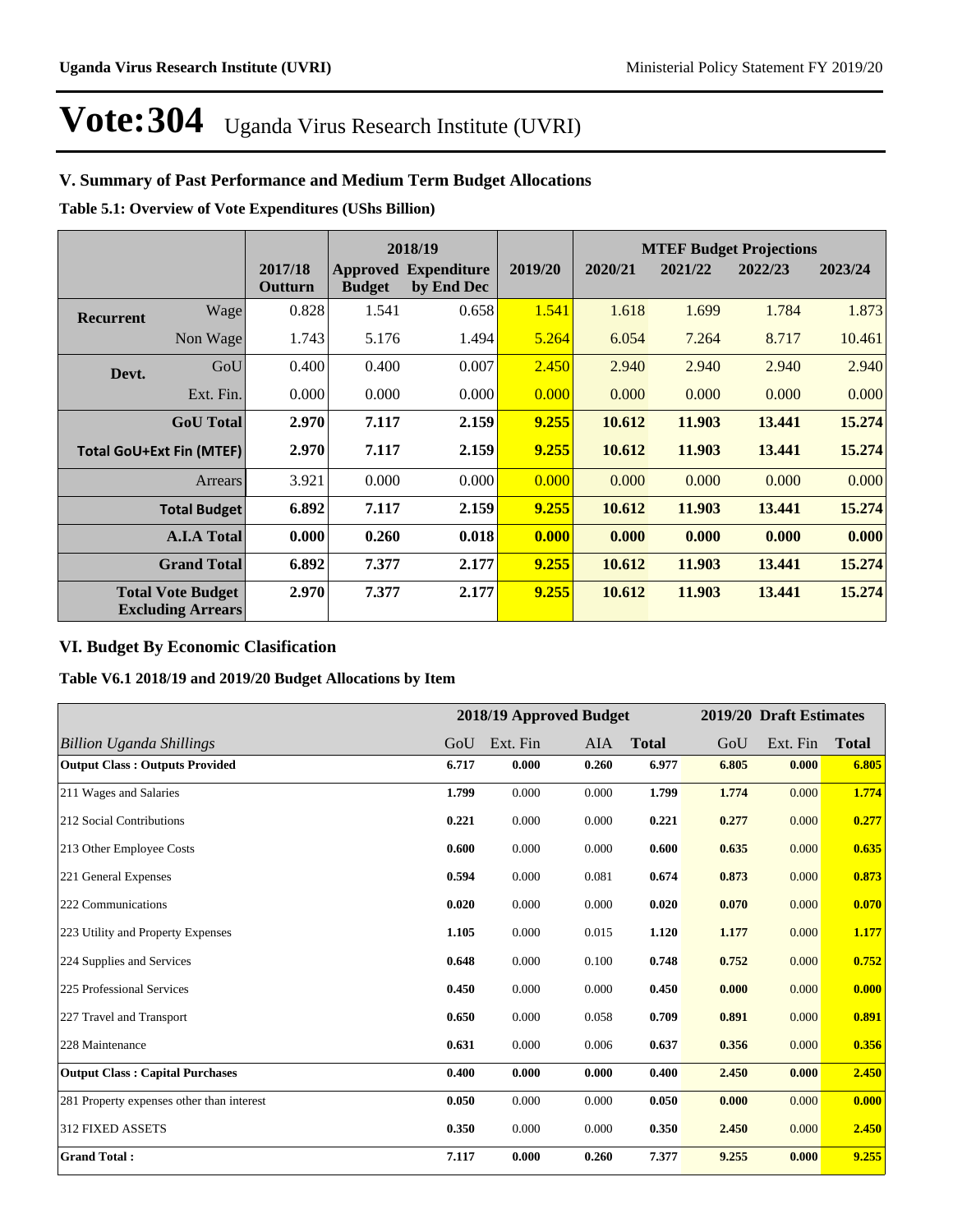| <b>CONTRACTOR</b><br>.<br>257<br>$\boldsymbol{0.000}$<br>0.260<br>rrears<br>Uotal<br>' excluding .<br>$\cdot$ .<br>ູບ | $- - -$<br>0.000<br>,,,,,, |  |
|-----------------------------------------------------------------------------------------------------------------------|----------------------------|--|
|-----------------------------------------------------------------------------------------------------------------------|----------------------------|--|

#### **VII. Budget By Programme And Subprogramme**

#### **Table V7.1: Past Expenditure Outturns and Medium Term Projections by Programme and SubProgramme**

| Billion Uganda shillings                        |                              | FY 2018/19                |                                   |                                             |         | <b>Medium Term Projections</b> |         |         |
|-------------------------------------------------|------------------------------|---------------------------|-----------------------------------|---------------------------------------------|---------|--------------------------------|---------|---------|
|                                                 | <b>FY 2017/18</b><br>Outturn | Approved<br><b>Budget</b> | <b>Spent By</b><br><b>End Dec</b> | 2019-20<br><b>Proposed</b><br><b>Budget</b> | 2020-21 | 2021-22                        | 2022-23 | 2023-24 |
| 03 Virus Research                               | 6.892                        | 7.377                     | 2.159                             | 9.255                                       | 10.612  | 11.903                         | 13.441  | 15.274  |
| 01 Headquarters                                 | 6.377                        | 5.193                     | 1.769                             | 4.873                                       | 5.367   | 5.684                          | 6.332   | 7.173   |
| 02 Health Research Services                     | 0.112                        | 1.634                     | 0.340                             | 1.782                                       | 2.155   | 3.119                          | 3.969   | 4.941   |
| 03 Internal Audit                               | 0.002                        | 0.150                     | 0.043                             | 0.150                                       | 0.150   | 0.160                          | 0.200   | 0.220   |
| 1437 Institutional Support to UVRI              | 0.150                        | 0.200                     | 0.000                             | 0.200                                       | 0.100   | 0.180                          | 0.180   | 0.180   |
| 1442 UVRI Infrastructual Development<br>Project | 0.250                        | 0.200                     | 0.007                             | 2.250                                       | 2.840   | 2.760                          | 2.760   | 2.760   |
| <b>Total for the Vote</b>                       | 6.892                        | 7.377                     | 2.159                             | 9.255                                       | 10.612  | 11.903                         | 13.441  | 15.274  |
| <b>Total Excluding Arrears</b>                  | 2.970                        | 7.377                     | 2.159                             | 9.255                                       | 10.612  | 11.903                         | 13.441  | 15.274  |

### **VIII. Programme Performance and Medium Term Plans**

### **Table V8.1: Programme Outcome and Outcome Indicators ( Only applicable for FY 2019/20)**

| <b>Programme:</b>                                                  | 03 Virus Research                                                                                                               |  |  |  |  |            |
|--------------------------------------------------------------------|---------------------------------------------------------------------------------------------------------------------------------|--|--|--|--|------------|
| <b>Programme Objective</b><br>г.                                   | To conduct scientific investigations on viral and other diseases for prevention, management, policy and<br>capacity development |  |  |  |  |            |
| <b>Responsible Officer:</b>                                        | Prof. Pontiano Kaleebu                                                                                                          |  |  |  |  |            |
|                                                                    | <b>Programme Outcome:</b> Quality and accessible virus research Services                                                        |  |  |  |  |            |
| Sector Outcomes contributed to by the Programme Outcome            |                                                                                                                                 |  |  |  |  |            |
| 1. Enhanced competitiveness in the health sector                   |                                                                                                                                 |  |  |  |  |            |
|                                                                    | <b>Performance Targets</b>                                                                                                      |  |  |  |  |            |
|                                                                    | 2019/20<br>2020/21<br><b>Outcome Indicators</b>                                                                                 |  |  |  |  | 2021/22    |
| Projection<br><b>Target</b><br><b>Baseline</b><br><b>Base year</b> |                                                                                                                                 |  |  |  |  | Projection |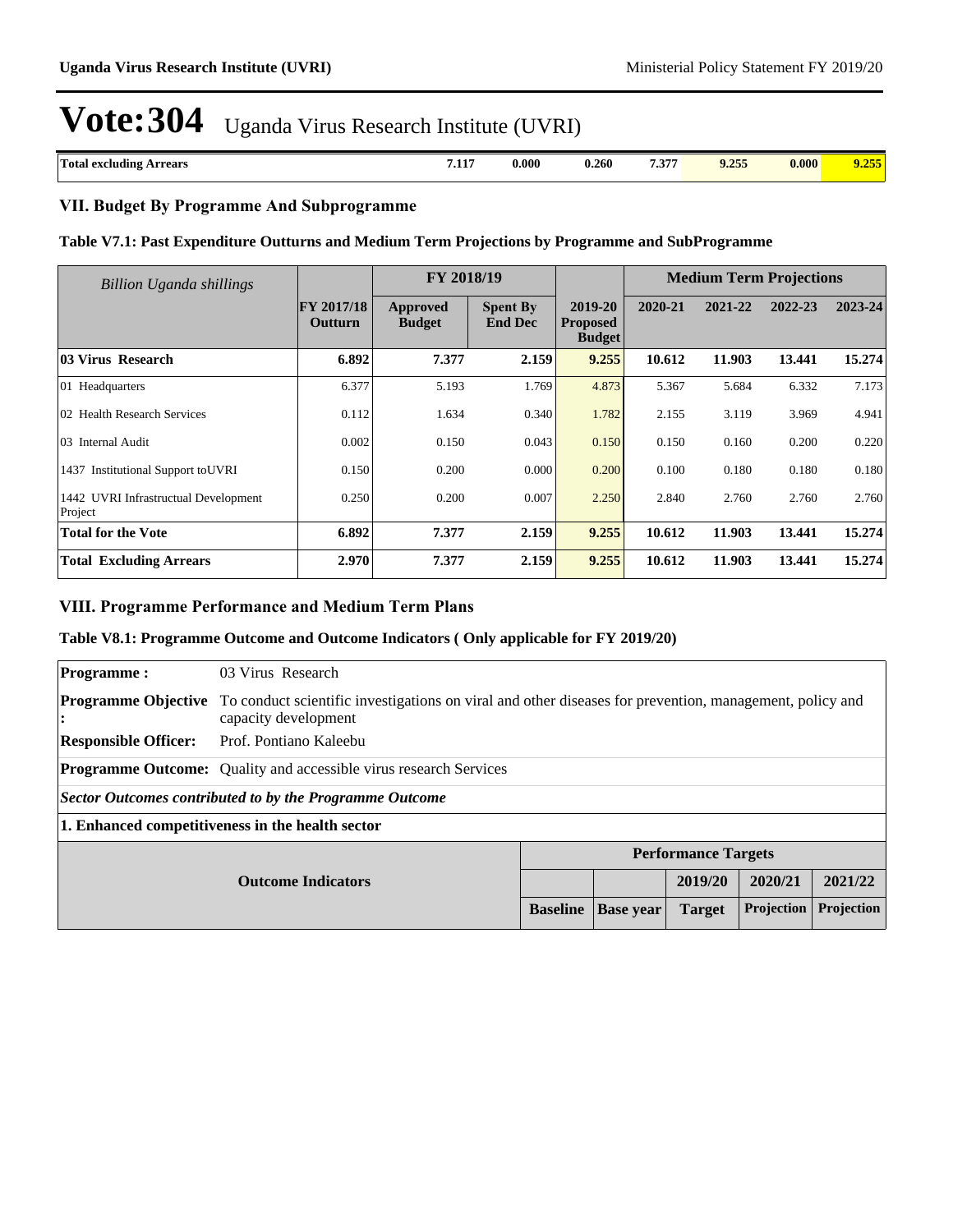| • Propotion of informed research policy and guidelines. | 5%  | 2018 | 25% | 25% | 25% |
|---------------------------------------------------------|-----|------|-----|-----|-----|
| • Propotion of Reseach planned activities               | 25% | 2018 | 50% | 50% | 50% |
| <b>SubProgramme: 01 Headquarters</b>                    |     |      |     |     |     |
| <b>Output: 04 Administration and Support Services</b>   |     |      |     |     |     |
| Percentage execution of the workplan.                   |     |      | 65% | 75% | 85% |
| SubProgramme: 03 Internal Audit                         |     |      |     |     |     |
| <b>Output: 04 Administration and Support Services</b>   |     |      |     |     |     |
| Percentage execution of the workplan.                   |     |      | 65% | 65% | 65% |
| Quarterly internal audit report produced                |     |      |     | 4   | 4   |

## **IX. Major Capital Investments And Changes In Resource Allocation**

### **Table 9.1: Major Capital Investment (Capital Purchases outputs over 0.5Billion)**

| FY 2018/19                                                                      | FY 2019/20       |                                                    |                                                      |  |  |  |
|---------------------------------------------------------------------------------|------------------|----------------------------------------------------|------------------------------------------------------|--|--|--|
| <b>Appr. Budget and Planned Outputs</b>                                         |                  | <b>Expenditures and Achievements by</b><br>end Dec | <b>Proposed Budget and Planned</b><br><b>Outputs</b> |  |  |  |
| Vote 304 Uganda Virus Research Institute (UVRI)                                 |                  |                                                    |                                                      |  |  |  |
| Program: 08 03 Virus Research                                                   |                  |                                                    |                                                      |  |  |  |
| Development Project : 1442 UVRI Infrastructual Development Project              |                  |                                                    |                                                      |  |  |  |
| <b>Output: 08 03 72 Government Buildings and Administrative Insfrastructure</b> |                  |                                                    |                                                      |  |  |  |
| Asbestos roofs replaced and safely disposed                                     |                  | procurement in progress                            | Three staff houses, re-roofed to remove asbestos.    |  |  |  |
| <b>Total Output Cost(Ushs Thousand)</b>                                         | 200,000          | 7,187                                              | 2,250,000                                            |  |  |  |
| Gou Dev't:                                                                      | 200,000          | 7,187                                              | 2,250,000                                            |  |  |  |
| Ext Fin:                                                                        | $\theta$         | $\Omega$                                           |                                                      |  |  |  |
| A.I.A:                                                                          | $\boldsymbol{0}$ | $\Omega$                                           |                                                      |  |  |  |

# **X. Vote Challenges and Plans To Improve Performance**

#### **Vote Challenges**

Understaffing: In order to improve the staffing levels from the recorded 36% to 70%, the institute plans a systematic recruitment of staff in the critical positions.

Inadequate infrastructure: the institute has an infrastructure challenge both for residential and non-residential structures: a) The available structures on the campus are aged and require renovation;

 b). Currently, due to lack of office space, the staff seat in laboratories that have improvised to act as offices, this poses a great threat to the officers; C). Old dilapidated housing structures

Lack of Transport: Given the nature of UVRI activities requiring constant movements to the field, collection and movement of samples, the institute requires at least one vehicle for each department.

Inadequate funding for disease surveillance: Disease surveillance has majorly been funded by the donors, this over-reliance to the donor partners presents a challenge of sustainability of the initiatives now that most of them have begun to cut back on funding.

Encroachment on ZIKA forest by the surrounding community, in order to preserve ZIKA forest for current and future research there is need to ecologically fence it off and build a site office.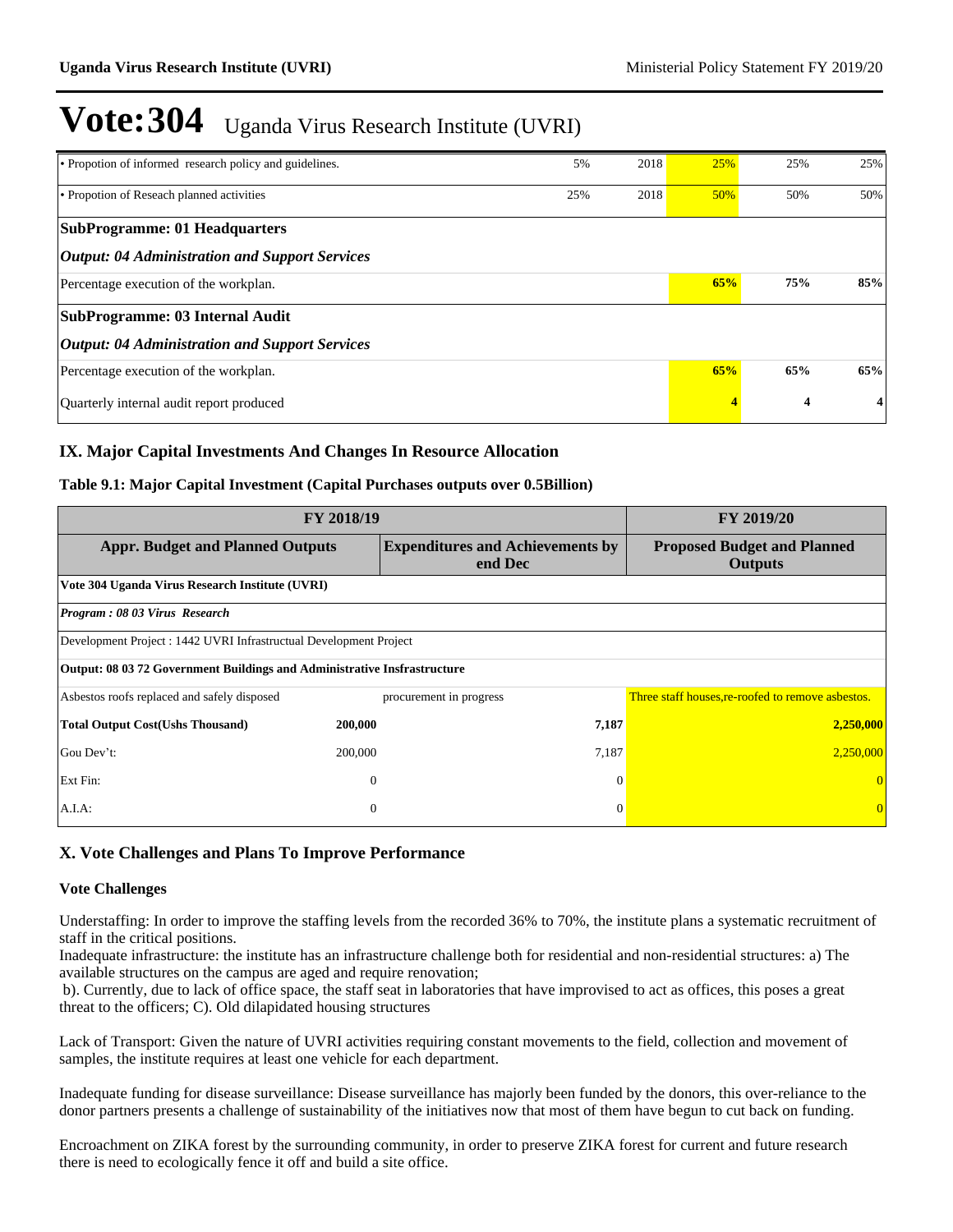#### **Plans to improve Vote Performance**

Maintain laboratories and develop capacity in proposal writing to attract more funding

Recruit staff in critical positions

Construction of a research science building

procurement of a field vehicle

Construction of 2 bedroomed houses.

### **XI Off Budget Support**

#### **Table 11.1 Off-Budget Support by Sub-Programme**

| <b>Billion Uganda Shillings</b>           | 2018/19 Approved<br><b>Budget</b> | 2019/20 Draft<br><b>Estimates</b> |
|-------------------------------------------|-----------------------------------|-----------------------------------|
| <b>Programme 0803 Virus Research</b>      | 0.00                              | 11.17                             |
| <b>Recurrent Budget Estimates</b>         |                                   |                                   |
| 02 Health Research Services               | 0.00                              | 11.17                             |
| 436-Global Fund for HIV, TB & Malaria     | 0.00                              | 0.48                              |
| 549-United Kingdom                        | 0.00                              | 1.83                              |
| 550-United States of America              | 0.00                              | 6.09                              |
| <b>650-OTHER FOREIGN SOURCES OF FUNDS</b> | 0.00                              | 0.37                              |
| <b>EDCTP</b>                              | 0.00                              | 2.39                              |
| <b>Total for Vote</b>                     | 0.00                              | 11.17                             |

### **XII. Vote Cross Cutting Policy And Other Budgetary Issues**

#### **Table 12.1: Cross- Cutting Policy Issues**

| <b>Issue Type:</b>                        | <b>HIV/AIDS</b>                                                                                                                                                                                                                                       |
|-------------------------------------------|-------------------------------------------------------------------------------------------------------------------------------------------------------------------------------------------------------------------------------------------------------|
| Objective:                                | to create awareness of and prevention of HIV/AIDS among staff and their families                                                                                                                                                                      |
| <b>Issue of Concern:</b>                  | whereas the Institute does alot of research in HIV/AIDS little is done to create awareness about the<br>disease amongst the staff.<br>Activities to safe guard staff from acquiring the disease and as well support those who are already<br>positive |
| <b>Planned Interventions:</b>             | HIV/AIDS awareness meetings,<br>Installation of condom dispensers and the distribution of condoms within restrooms.<br>promote safe male circumcisions for staff and their children.                                                                  |
| <b>Budget Allocation (Billion):</b> 0.050 |                                                                                                                                                                                                                                                       |
| <b>Performance Indicators:</b>            | number of HIV/AIDs awareness meetings, number of dispensers installed, and number of people<br>who accessed safe male circumcision                                                                                                                    |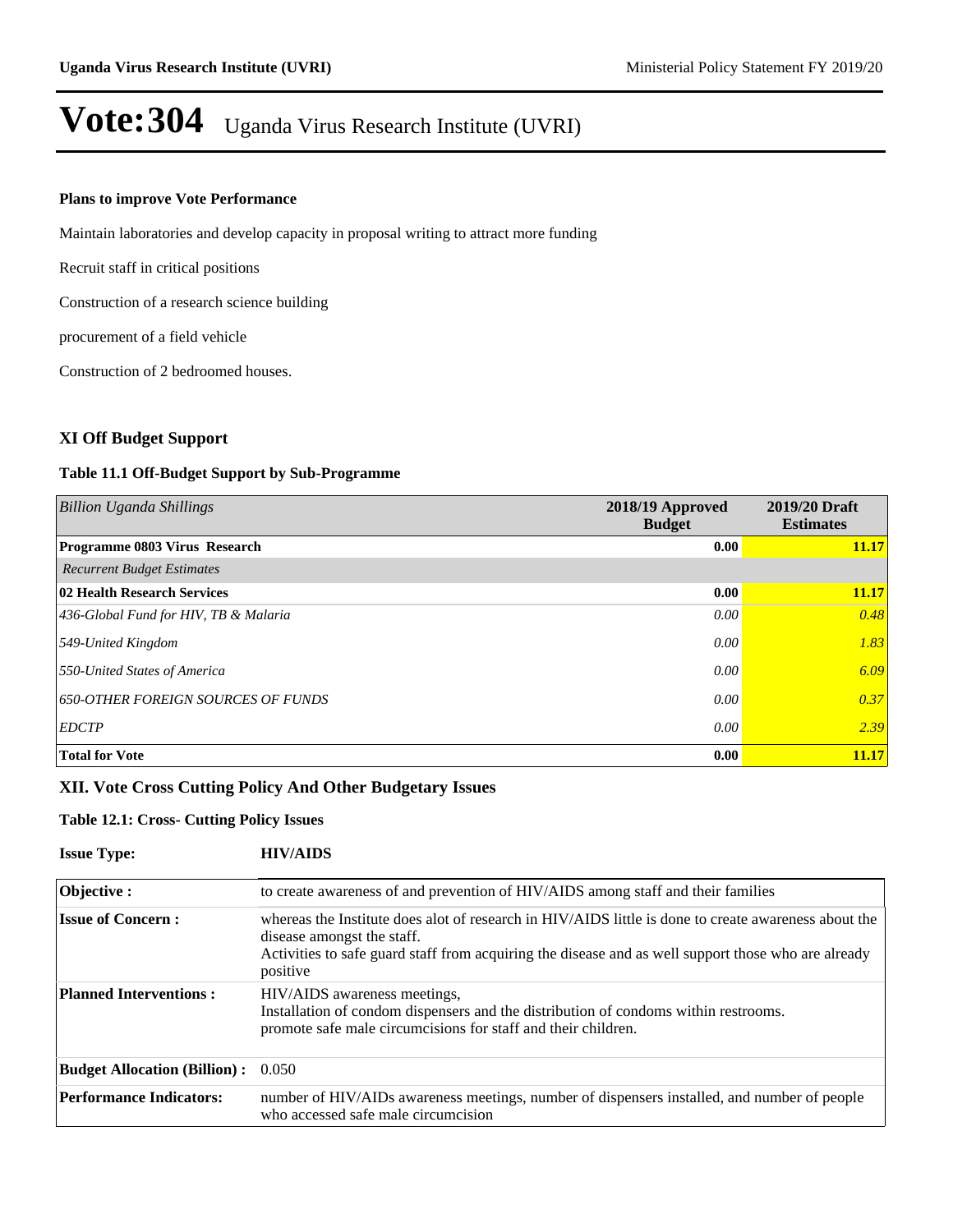| <b>Issue Type:</b>                                                                               | Gender                                                                                                             |  |  |  |
|--------------------------------------------------------------------------------------------------|--------------------------------------------------------------------------------------------------------------------|--|--|--|
| Objective:                                                                                       | Mainstreaming gender and equity in viral research                                                                  |  |  |  |
| <b>Issue of Concern:</b>                                                                         | It is important for UVRI to always embed gender and equity prepositions in its work.                               |  |  |  |
| <b>Planned Interventions:</b>                                                                    | consider women, men and children in the various research projects.<br>Always aggregating data according to gender. |  |  |  |
| <b>Budget Allocation (Billion):</b>                                                              | 0.020                                                                                                              |  |  |  |
| <b>Performance Indicators:</b><br>proportion of the UVRI MPS that is gender and equity compliant |                                                                                                                    |  |  |  |
| <b>Issue Type:</b>                                                                               | <b>Enviroment</b>                                                                                                  |  |  |  |
| Objective:                                                                                       | to minimize the exposure of the environment to negative effects that may arise from the activities<br>of UVRI      |  |  |  |
| <b>Issue of Concern:</b>                                                                         | In the discharge of its duties, the institute produces bio waste which aught to be disposed off safely.            |  |  |  |
| <b>Planned Interventions:</b>                                                                    | Renovate the incinerator and facilitate the operators to safely disposal of waste.                                 |  |  |  |
|                                                                                                  | Install waste bins in the labs and across the campus for collection of waste according to color<br>codes.          |  |  |  |
|                                                                                                  | contracted a firm to safely clean and dispose of bio waste.                                                        |  |  |  |
| <b>Budget Allocation (Billion):</b>                                                              | 0.250                                                                                                              |  |  |  |
| <b>Performance Indicators:</b>                                                                   | functionality of the incinerator<br>Number of bins installed<br>bio waste collected                                |  |  |  |

# **XIII. Personnel Information**

## **Table 13.1 Staff Establishment Analysis**

| <b>Title</b>                     | <b>Salary Scale</b> | <b>Number Of Approved Positions</b> | <b>Number Of Filled Positions</b> |
|----------------------------------|---------------------|-------------------------------------|-----------------------------------|
| Principal Research Officer (PRO) | U2(SC)              |                                     | $\frac{3}{2}$                     |
| Senior Accountant                | U <sub>3</sub>      |                                     | $\Omega$                          |
| Senior Economist                 | U <sub>3</sub>      |                                     | $\theta$                          |
| Senior Network Administator      | U <sub>3</sub>      |                                     | $\Omega$                          |
| Senior Training Officer          | U3                  |                                     | $\Omega$                          |
| Senior Bio Statician             | U3(SC)              |                                     | $\theta$                          |
| Senior Epidemiologist            | U3(SC)              |                                     | $\theta$                          |
| Senior Research Officer (SRO)    | U3(SC)              | 15                                  | 2                                 |
| <b>Research Officer</b>          | U <sub>4</sub> SC   | 56                                  | 15                                |
| <b>Bio Medical Engineer</b>      | U4(SC)              |                                     | $\Omega$                          |
| Senior Laboratory Technologist   | U4(SC)              | 14                                  |                                   |
| Laboratory Technologist          | U5(SC)              | 28                                  | 4                                 |
| Pool Stenographer                | U <sub>6</sub>      | 5                                   | $\Omega$                          |
| Receptionist                     | U7                  |                                     | $\Omega$                          |
| Laboratory Assistant             | U7 SC               | 14                                  | $\boldsymbol{0}$                  |